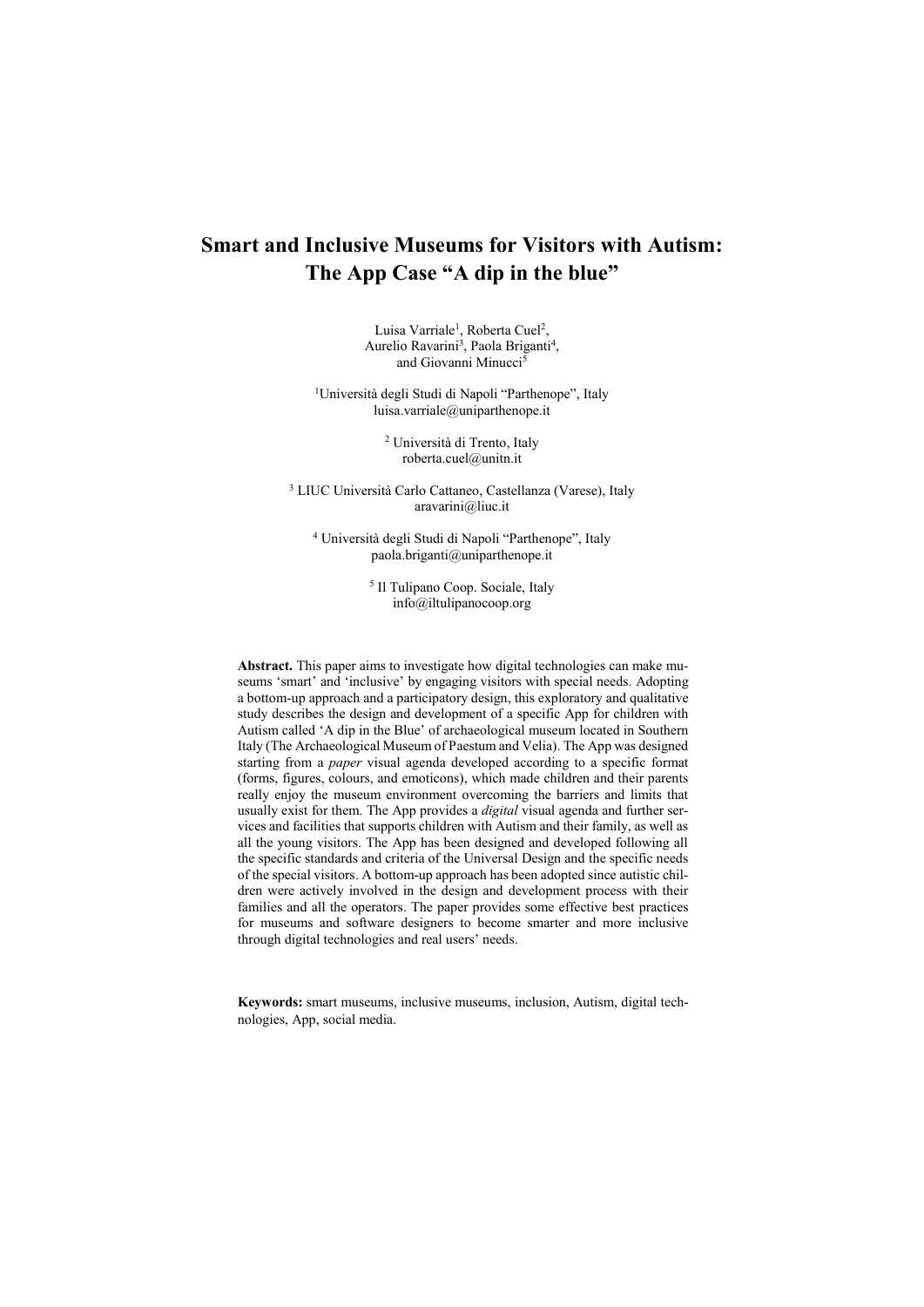## **1. Introduction**

 $\overline{a}$ 

Many museums develop or adopt solutions worldwide to be committed to accessibility and accommodations for the overall general public, such as ramps for wheelchair users or closed captions for the D/HH (deaf and hard-of-hearing) visitors. However, not all disabilities and disorders are visible.

Museum professionals face many challenges in developing solution to allow visitors with specific disabilities and disorders to really enjoy the museum experience [1]. Numerous museums already promoted and adopted special programs for people with specific disabilities or disorders. Studies about the benefits derived from museums for individuals with Autism are still scarce, as well as the additional features required, as services, provided by museums for meeting the specific needs of the individuals with Autism are still undeveloped.

Autism represents a disorder that specifically impacts on the individual's brain before the age of three years, creating difficulties in communication and social skills, or also influencing the individual's behavior. Autism, which affects more often boys than girls, constitutes one of the 5 brain disorders classified under the Autism Spectrum Disorders (ASD)<sup>1</sup>. Individuals with ASD have difficulties in non-verbal and verbal communication language and difficulties to socialize. Therefore, museum environments could represent a very strong experience for these visitors, stressful and even dangerous. Excessive noise, flashing lights, etc., might stimulate too much making the environment uncomfortable and agonizing for these individuals [1, 2, 3, 4, 5, 6]. To make the visit experience unique, museums increasingly adopt technological solutions attracting tourists as well as people with special needs [6, 7, 8]. In the past museums have been eliminating the physical barriers, now, thanks to digital technologies they can eliminate the sensory barriers, becoming "smart museums", really and much more inclusive.

This exploratory and qualitative study adopts a research driven model, through a bottom-up approach and a participatory design. It aims to investigate how museums are adopting digital technologies to become smart and inclusive environments for children with Autism and their families. To achieve this goal, we follow a two-step research process. First, we conduct a review of the scientific research on smart, accessible and inclusive museums, and specifically on museums and visitors with Autism. We systematize and underlie the main research orientations of scholars providing a clear scenario about the gaps still existing in the research, especially regarding the adoption of technological solutions addressed to people with Autism. Second, we design and develop a specific App as a virtual visual agenda investigating several visits at the Archaeological

<sup>&</sup>lt;sup>1</sup> The Autism Spectrum Disorders (ASD) includes 5 different brain disorders: Autism, Asperger Syndrome, Childhood Disintegrative Disorder, Persuasive Developmental Delay-Not Otherwise Specified (PDD-NOS), and Rett Syndrome (WebMD). More specifically, due to the variety of symptoms and the complexity in providing a coherent and homogeneous clinical definition, it is more common to correctly use the expression Autism Spectrum Disorders (ASD, Autistic Spectrum Disorders) which includes a whole series of pathologies or syndromes having the aforementioned behavioral characteristics as a common denominator, albeit at varying degrees or levels of intensity. In this study we generally talk about "children/young teenagers with Autism" or "children/young teenagers with ASD", by distinguishing between low, medium or high level of functioning.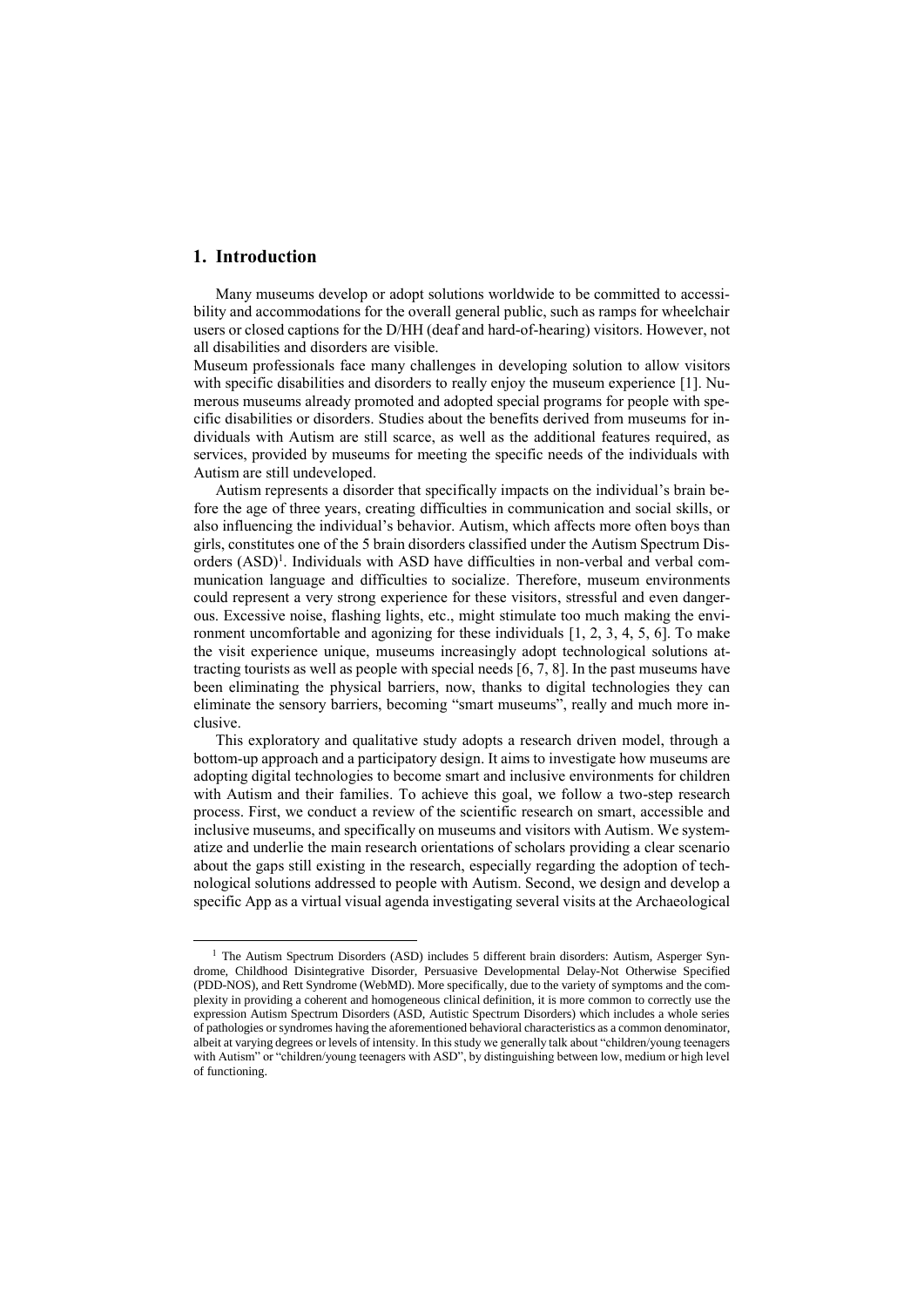Museum of Paestum and Velia in Southern Italy, Campania Region. Adopting a collaborative orientation and a participatory design approach, developing effective managerial and didactic/pedagogical practices for achieving the maximum social inclusion has been evidenced. It is also unveiled the need to effectively train and educate all the people involved in the museum visits and the design process for children with Autism, including parents, museum staff and operators.

In summary this study describes the design process drawn from a multidimensional approach (bottom-up approach and participatory design) to conceptualize and design an accessible and inclusive app.

The remaining of the paper is structured as follows. Section 2 describes the methodology adopted, that is a two-step research process. In Section 3, a brief review of the main contributions in the literature has been conducted for clearly explaining the concept of smart and inclusive museums through the digital technologies. Then, the subsequent sub-section 3.1. focuses on the specific link between museums and visitors with Autism with the contribution of technologies. Section 4 provides details about the design and development of the specific App for the museum experience visit. Finally, section 5 contains concluding remarks, limitations, and future perspectives of the study.

### **2. Method**

This paper consists of a two-step study process. Firstly, we conduct a deep review of the literature for analysing and summarising the most relevant contributions existing on museums considering two main related topics, that is smart museums and inclusive museums. Smart museums consist of a symbiosis between technology and exhibitions, where the adoption of digital technologies aims to improve the delivery to visitors of the large and complex cultural heritage, also creating the conditions for enhancing their interaction allowing creative processes. In this case, several advanced technological applications have been developed and implemented, like Internet of Things (IoT), Augmented Reality (AR), Augmented Virtuality (AV) and so forth.

The concept of inclusive museum concerns the accessibility and usability of a museum for all the visitors by overcoming all the physical, cognitive, or sensory barriers making visitors with disability, and in general with special needs, able to experience completely and successfully the visit at the museum. We consider only published studies clearly focused on smart museums, inclusive museums, social inclusion, disability, and Autism over a 20-year period (1998-2020). The online search adopted and combined the keywords "museum", "smart museum", "inclusive museum", "accessible museum", "autism friendly museum", "autism", "managerial solutions for accessible museums", "managerial solutions for inclusive museums", "pedagogical and didactic practices", "teaching solutions". This was performed in two main freely accessible web search engines specifying in academic contributions: that is the ISI Web of Science (WoS) and Google Scholar (GS). Specifically, the online search in both websites was conducted in two main phases: 1. The key words 'smart', 'inclusive' and 'accessible' were combined with the term museum ("smart" OR "inclusive" OR "accessible" AND "museum"). Here, we obtained 15.900 results in GS and 2755 results in WoS; 2. The previous key words were combined with the terms 'autism' and 'autism friendly museum' ("smart" OR "inclusive" OR "accessible" AND "museum" AND "autism" AND/OR "autism friendly museum"). Here, we obtained 3.500 results in GS and 25 results in WoS. 3.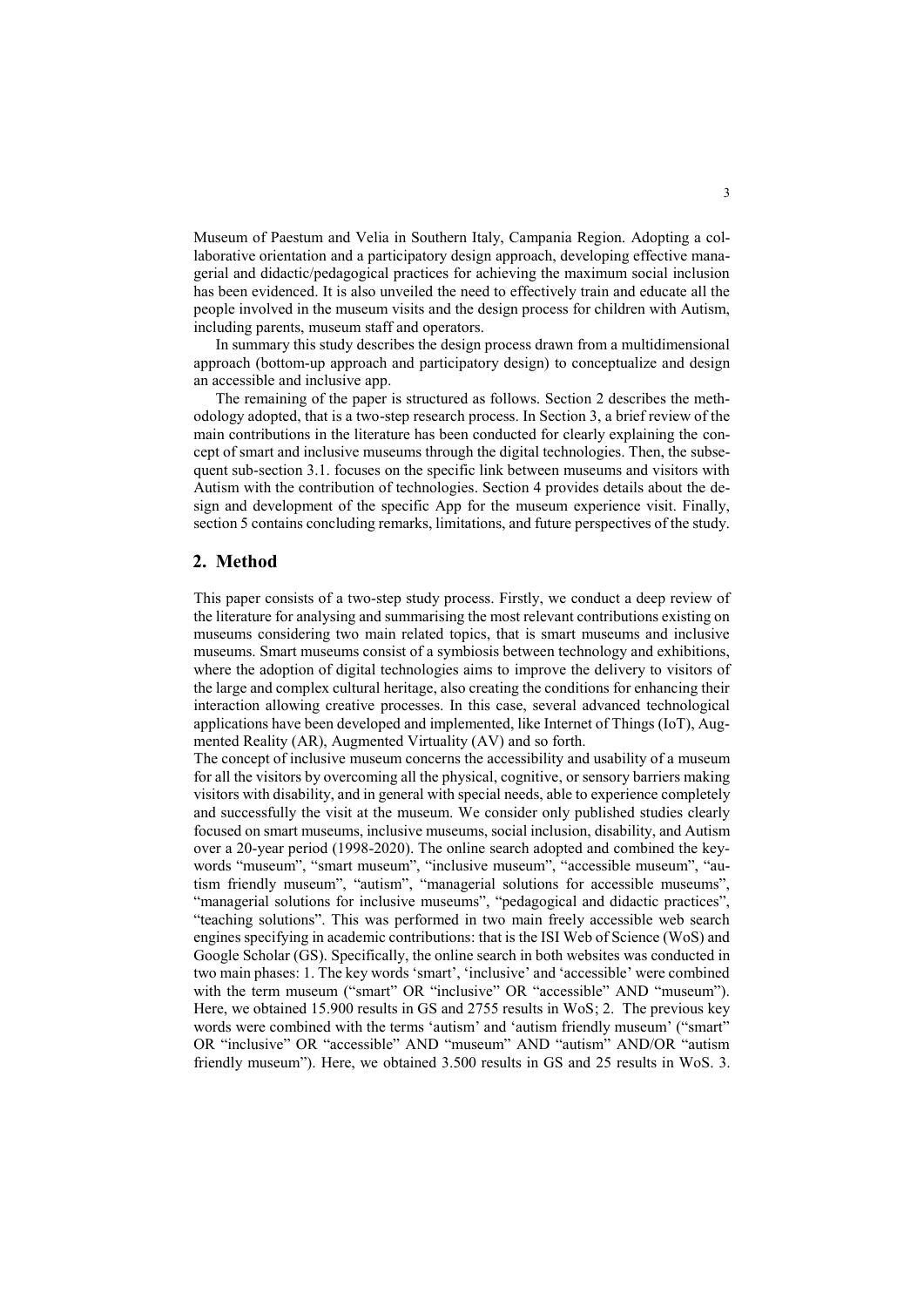We matched the results from both websites and only we considered papers and chapters in English language with at least one key word in the title corresponding to "museum", "smart", "inclusive", "accessible", "autism". Finally, we had about 355 results. In more detail, the papers have been selected using the criteria described below. First, we consider only papers in academic journals and chapters published during the last two decades, 1998-2020. Second, the papers had to be published in English and contain at least one of the selected words and terms directly or indirectly in their titles. Third, the papers had to have dealt with research issues and the most relevant keywords, i.e., "smart museum", "accessible museums", "inclusive museum" and "autism friendly museum", need to be included. All the identified studies were analysed to identify relationships between the issues investigated. The abstract of each paper has been briefly read by the authors and then undertook a complete reading of each paper after outlining its relevance for our research.

After that, we investigate the experience of one specific App, the Project 'A dip in the blue', designed and developed within the program Autism friendly realized in one archaeological museum, located in Paestum (Salerno) in the Southern Italy, in Campania Region, the Archaeological Museum of Paestum and Velia. The Archaeological Museum of Paestum and Velia was chosen for two main reasons. First, this museum pays an increasing attention to accessibility issues and especially to the social inclusion, mostly in the last years where it is possible to observe numerous interventions in this direction, e.g. the introduction of ramps for wheelchair visitors, the proposal of specific programs for blind or deaf visitors. Second, this museum records a significant growth of its visitors. Indeed, in the last four years, in Italy, especially in the Southern regions, like Campania, museums record a significant growth of their visitors and profits. In 2017 the Archaeological Museum of Paestum is among the most visited by tourists in Italy with 441,037 visitors with an increase of about 15.10% compared to 2016 (about 382.172 visitors) [9].

The research study was conducted through a partnership between local public universities in Campania Region in the Southern Italy ('Parthenope' and 'Federico II' University), the Archaeological Museum of Paestum in Southern Italy, and 'Il Tulipano' a local social enterprise involved in social services for people with disability, especially individuals with Autism, and the all associations of families with children with Autism.

The App can be used by children/young teenager with Autism, with low, middle, and high-functioning abilities (low being low verbal skills and high being Asperger syndrome). The App has been designed and developed thanks to the numerous experiences gained previously through the visits at the museum planned and carried out for families with children with Autism using specific programs (didactic and managerial solutions) supported by the toolkit "visual agenda" for the kids.

An integrative schema for analysing the museum visit "Autism friendly" was developed, firstly defining the program (visual agenda) used during the visit of one specific area of the archaeological museum for the children with Autism. The original paper visual agenda consists of a little book created for kids with images representing parts to visit in the museum, emoticons for making the kids able to express their feeling about the visit, colours and forms for supporting kids in their visit. The App can represent digitally the paper visual agenda.

The design and development of the App were based on the didactic program and all the previous visit experiences following always a bottom-up approach, in fact, all the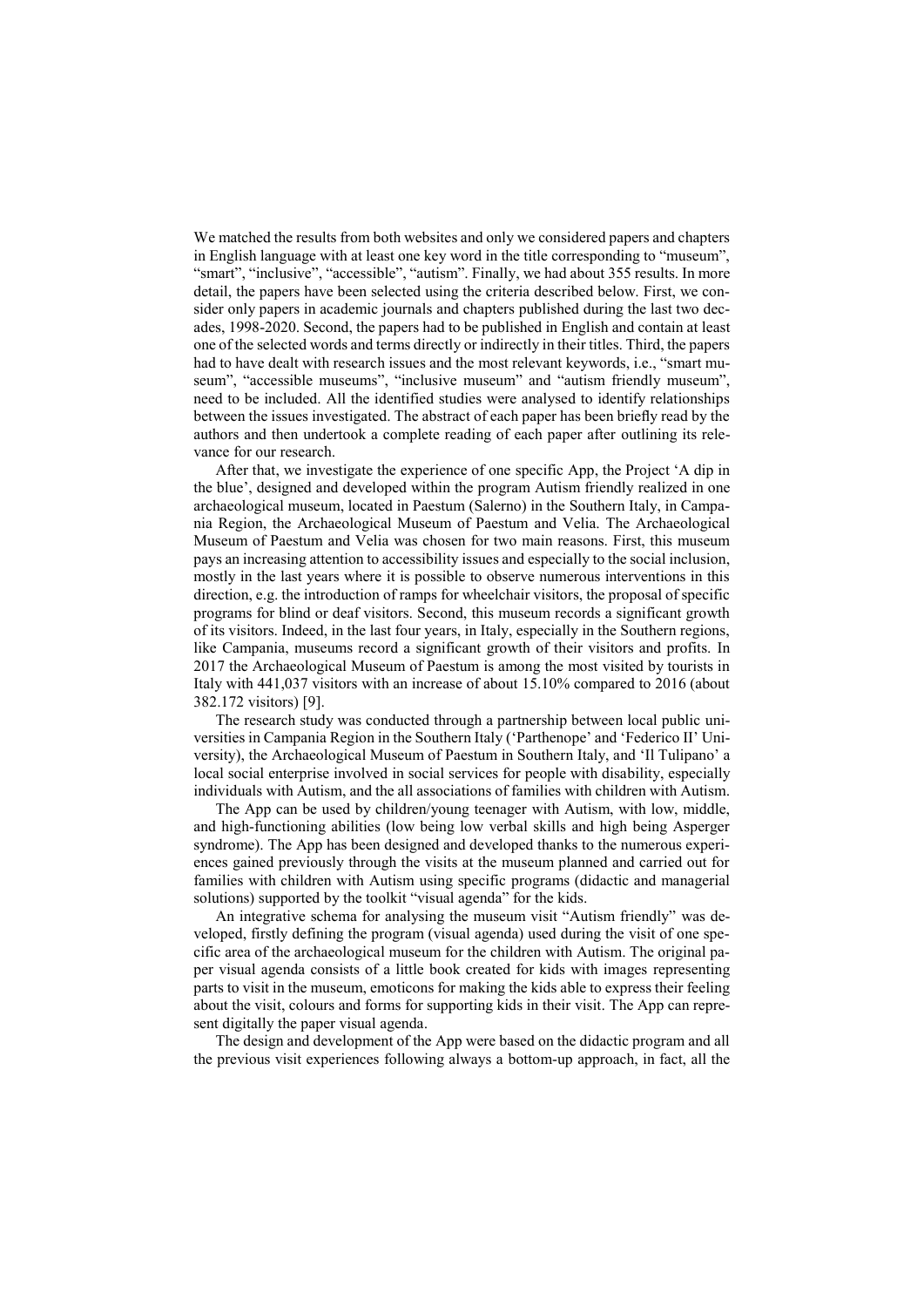actors (researchers, museum staff, operators and parents of children/young teenagers with Autism) participated, through planned meetings (specific focus group) for discussing and defining contents and putting together different ideas strictly taking into account the concrete needs of the participants, responded to interviews and questionnaires, and compiled fact sheets for the visitors. According to previous studies on the topic [1, 2, 4, 5, 10, 11, 13, 14, 15] and past practical directed and undirected experiences already documented [10, 11, 12], the App is, therefore, the result of a deep analysis and further development of the original entire program (the visual agenda used during the visit, the steps of the museum visit path, and the instruments used for evaluating the overall initiative) using digital technologies.

## **3. Smart and inclusive museums**

In the last decades, museums have been changing their way to serve visitors catching the attention of the tourists and to respond to their interests. Museums provide innovative solutions, like interactive and personalized museum tours, using also advanced digital technologies, like IoT (which can involve the extension of the Internet to small and low-cost "things" thought to create smart environments to provide new services to the users), AR or AV applications (which could support to appreciate art more deeply and make it more accessible to everyone), and so forth. In this perspective, museums become "smart", where heterogeneous technologies make the museum environment much more interactive, innovative, and accessible. Museums develop and implement apps able to facilitate the visitors in their fruition process, making information available, in part automatically additional, in the form of text, audio or video files, images, that the museum intends to make available for specific part of its environment [6, 8,12, 13, 14, 16, 17, 18]. Smart museums provide additional services and support to their visitors becoming much more attractive and giving real interactive experiences, using digital technologies with multiple applications able to give different and useful services.

In this direction, there are many interesting examples that we can considered as expressions of smart museums experiences. For instance, Alletto and colleagues [8] in their study designed and validated an indoor location-aware architecture for enhancing the museum user's experience. This wearable device *"combines image recognition and localization capabilities to automatically provide the users with cultural contents related to the observed artworks"* [8: 244]. The device uses a system which is based on a mix of elements, such as a Bluetooth low energy (BLE) infrastructure for the localization information, the Cloud to store multimedia contents produced by the users and to share environment-generated events on their social networks. All the services provided interact with physical devices through a multiprotocol middleware. The effectiveness of the system, designed also for being used with other IoT technologies, was evaluated in the MUST Museum in Southern Italy.

Another smart museum concept was proposed by Korzun et al. [6] considering intelligent services able to enrich the museum's collection, including knowledge acquired from museum's experts and visitors. This novel concept for smart museums adopts the smart spaces approach for an IoT museum environment proposing a semantic infrastructure. Other scholars try to understand user's onsite physical behaviors outlining that IoT allows to understand visitors' information needs [19]. Also, a specific further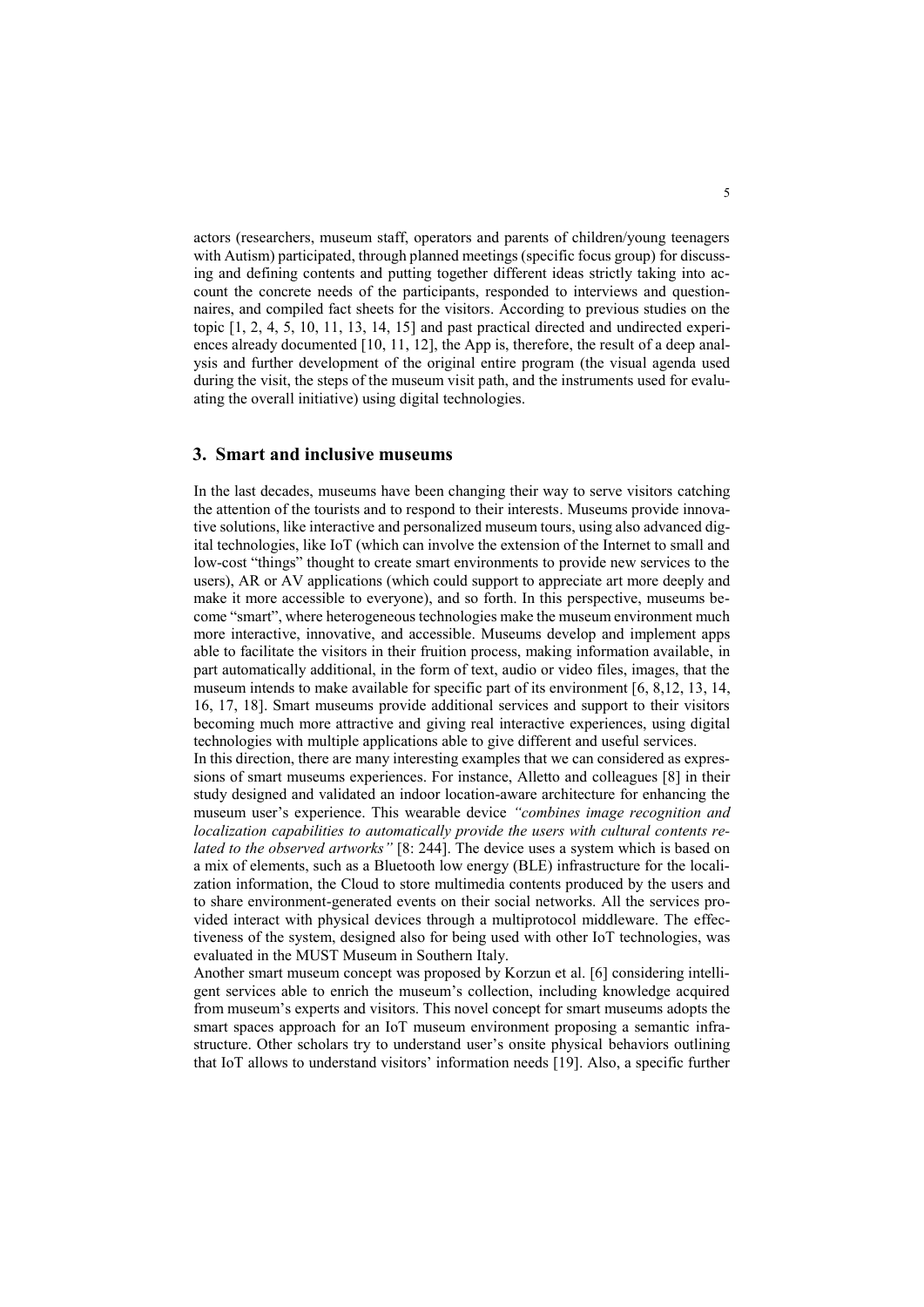architecture was proposed by Mighali et al. [20] able to improve the users' cultural experience including connectivity, wearable devices, mobile devices, multimedia data in the cloud and a processing center. Going beyond these important contributions for implementing the smart museum where the focus is on technological developments, others focus much more on visitors' interaction. For example, Lopez et al. [6] have explored *"alternative forms of interaction which take advantage of the virtual continuum, able to include real objects in museum's exhibitions making it behave like a smart object*<sup>"</sup> [6: 3]. Overcoming the real environment, the virtual continuum goes from real environments to virtual environments at the other, where thanks to the virtuality users can fully immerse within a digital synthetic world. Also, mixed Reality (MR) in the middle of the virtual continuum can allow real-world and virtual objects to interact and being displayed in a combined way [21]. In this scenario, AR increases information from the reality with digital content, while AV incorporates visualizations of real objects within a virtual environment [21].

Beyond introducing these "smart" features, museums, as well as all informal learning institutions (e.g. zoos, art museums, science centres), have been increasingly paying attention to improving access and inclusion for people with disabilities, overcoming any kind of barriers [3, 22, 23].

Although museums promoted and implemented numerous actions for making their environment more accessible and inclusive, people with disabilities still report feeling excluded from museums [3, 5, 24, 25]. Full inclusion concerns cognitive and social dimensions, as well as physical, following the overall thoughts in the informal science education field [23]. Focusing the attention on criteria for inclusion, learners are able to *"physically interact with and perceive the space, cognitively engage with the materials, and socially interact with one another"* [23: 15]. Inclusion efforts mostly focus on physical and cognitive inclusion and less on social inclusion [23, 24].

The international community, including institutions, academics, and firms, argues that museums should be "open to the public" [5, 26, 27]. Specifically, museums should be also accessible to all people with disabilities, overcoming any kind of barriers, that is physical, cognitive or sensory obstacles [28, 29, 30]. For trying to be accessible and inclusive museums also tend to adopt much more digital technologies, otherwise, Asensio and Asenjo [31] argued that technology represents a useful tool able to mediate between people and their own heritage messages [33].

Ramirez and Dominguez [34] investigate the case of Appside in Spain, an App developed thanks to the collaboration with GVAM and Orange Foundation. This specific App was designed for hearing and visually impaired visitors, and consists in the development of autonomous and details routes for visiting the museum through various languages, maps and sound and visual recordings. These technologies were co-designed and tested by over 200 disabled people in Spain, Austria and the UK [35].

Other examples of technological solutions developed and implemented for making museums much more accessible and inclusive are tools like are tactile digital replicas and interactive gesture-based audio guides, capable to enrich the tactile experience through digital interaction especially for visually and blind impaired people with audio feedback activated touching objects [36].

Other museum tools concern the use of 3D-printed models, laser cutting and the use of reliefs for sculptures and paintings, like for instance the laser cutting and 3D printing tools were developed in the Australian art galleries by Holloway and colleagues (2019),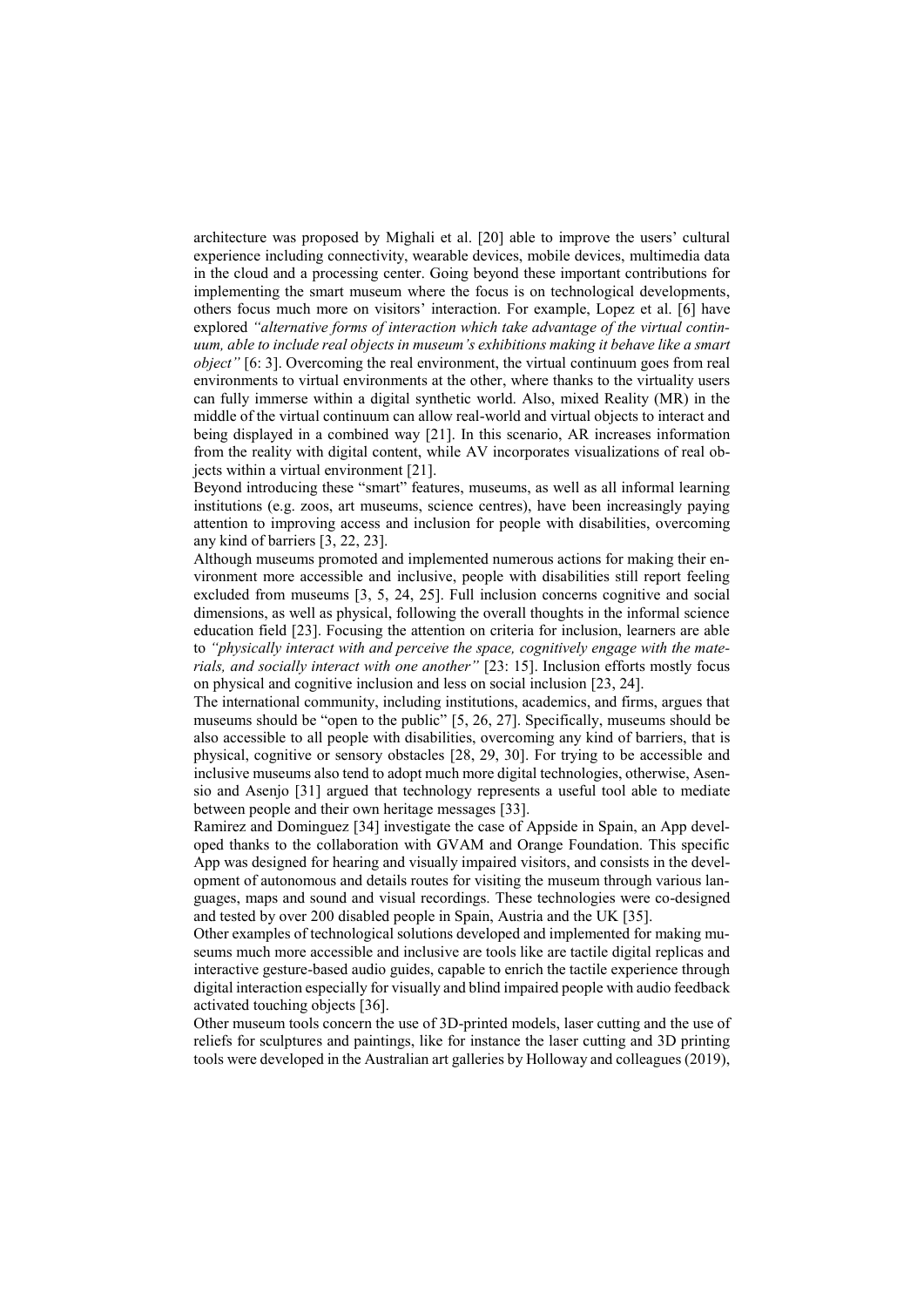providing to all visitors, especially disabled people, a better texture of the sculptures. Furthermore, Cavazos et al. [37] designed a prototype combining 3D tools, plus other sensory experiences called 2.5D, with printed elements in thermoform, elements such as audio, wind or heat, and verbal elements for supporting above all the blind public. In most of these technological solutions the goal is always to improve and support the blind visitors' autonomy and dependence in living the cultural experience also involving the artists during the p process of the tools [38]. In this direction, we mention also the 'Façade project' consisting of tactile representations by means of 3D printing for blind people [39], or the 'SeeingVR project' representing a virtual reality which combines visual and audio zoom for low vision public [40].

Other interesting experiences come from the USA, like the 'Incluseum project', based in Seattle, Washington. This project proposes new ways of being a museum through critical discourse, community building and collaborative practices related to inclusion in museums [Incluseum 2015 cit. in 41] creating a community, like a digital environment, between museums and public and technology experts, where the solutions and progress in the field of cultural inclusion are shared, stimulating informal partnerships for promoting inclusive practices.

In Spain, the DOMUS platform is capable to consolidate a Digital Network of Museum Collections in the entire country, which is currently CER.ES [42]. An interesting study by Vaz, Fernandes, and Veiga [43] provides an evaluation about the use of technologies comparing experiences in museums and exhibitions worldwide, investigating the way for designing and implementing facilities and digital media to improve the experience, especially for disabled people. Thus, wearable technologies, like smart watches, are considered as nonintrusive and lightweight solutions that can improve the visitor experience generating new and different emotions paying attention to different features during the visit [11].

**3.1. Technological solutions for inclusive museums: Focus on visitors with Autism** Social inclusion, which is essential for all museums inclusion efforts, is very important especially regarding a subset of the disability community, that is individuals with ASD and their families [3]. ASD presents different expressions from person to person, but this kind of disability usually concerns challenges with social communication and interaction, along with the presence of narrow and repetitive behaviours, interests, or activities [44]. Thus, individuals with Autism spectrum can present different characteristics ranging from having no or minimal verbal language to having well-developed language skills, or from having cognitive disability to above average IQ, and from needing only some support to function in daily life to needing substantial support. People with ASD, more than other people with disabilities, experience several barriers in museums settings [1, 4, 32] because of many factors: beyond the noise, for instance, flashing lights from a screen, children with loud voices, machines dinosaurs with too big roars, and heavy crowds [1]. These factors can make the museum visit for individuals with ASD a source of anxiety and sometimes panic, they can experience negative feelings related to the museum visit because the environment is not comfortable, without adequate accommodations and appropriate sound and light solutions, as well as quiet and inclusive setting. In this case, something that seems fun becomes for individuals with ASD very dangerous and sad. In the last decades, museums are paying a significant attention to the needs of people with Autism, trying to become more comfortable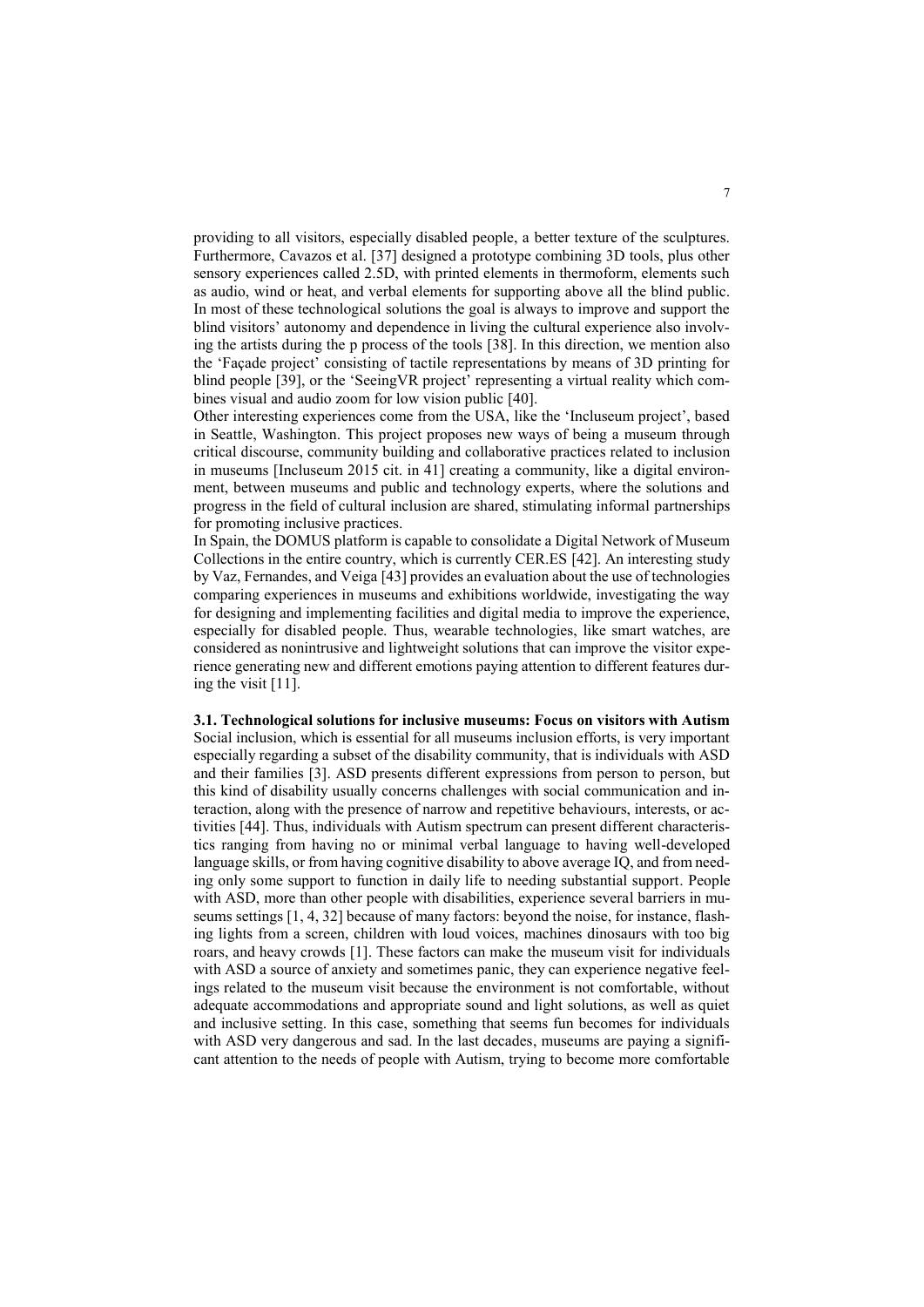for them also thanks to the participation and partnerships with external institutions and specialized organizations [1] and through the design and development of useful and effective technological solutions [10, 11]. There is scientific evidence that the integration into the community, as well as through the museum visit experience, is very beneficial for children with disabilities, especially for children with ASD [45, 46, 47], but these studies are still scarce.

Although there are numerous studies in the literature about the accessibility and inclusion of museums environments, most of them focus on motivations and identity related to visitors at large. Studies about people with disabilities (including families with children with ASD). are still less numerous and so researchers are beginning to explore this area more [3]. Similarly, research on the adoption of technologies for making the museums more accessible and inclusive for people with ASD is still scarce.

Nevertheless, many museums worldwide, especially in the United States, have been implementing special programs and other educational experiences for better meeting the needs and preferences of individuals with ASD, and specifically with Autism [31]. In many cases, the museum efforts promote "sensory-friendly" solutions for providing a welcoming environment which is better in line with individuals with ASD because it is not over-stimulating, indeed, the sound or light features are limited in exhibits, programs, or performances. Other museums plan special events for individuals with ASD, such as the Opening Our Doors offered thanks a partnership between the Museum of Fine Arts, Museum of Science, and Boston Children's Museum in Boston [48], or another special event consists of webinars and workshops hosted by some museums, for instance the American Alliance of Museums [1]. These special efforts play a crucial role because can contribute to the social participation of people with ASD, who usually are less frequently involved in social activities and experience limited activities in the community [49, 50].

Indeed, several scholars have evaluated this type of technology-based programs in the area of Autism [51, 52], but the usability of such digital platform is still underrepresented [10, 53, 54, 55]. It is no easy to design and develop interfaces for autistic groups because of their impact on children's behaviors and attitudes with high risk that the technology program is not able to fit autistic users' needs [56, 57]. In order to overcome these limits, it is necessary: to adopt much more inclusive design approaches and best practices in designing these technologies [53, 54, 55, 56]; and to really understand autistic people's needs involving them in the design process 58, 59].

In this direction, the active involvement in technology development has advantages for both autistic users and designers and represents the most effective solution [10, 60]. Participatory design (PD) implies the active involvement of end-users in the design process requiring continuously their ideas and opinions also reflecting and using the prototypes [60, 8, 61]. This process generates ideas interactively refining the design through the user's feedback, needs and desires [62]. This approach allows to identify possible limitations, enhance functionality, and test the validity of the interface, giving a very useful support for the successful design of new technologies.

Over the past ten years, the technologies for autistic children have been significantly increasing adopting mostly a child-centered approach to design products and novel work platforms involving autistic children in the design process [63]. Thus, PD has been considered as *"a well evidence-based practice to involve the end-users and other*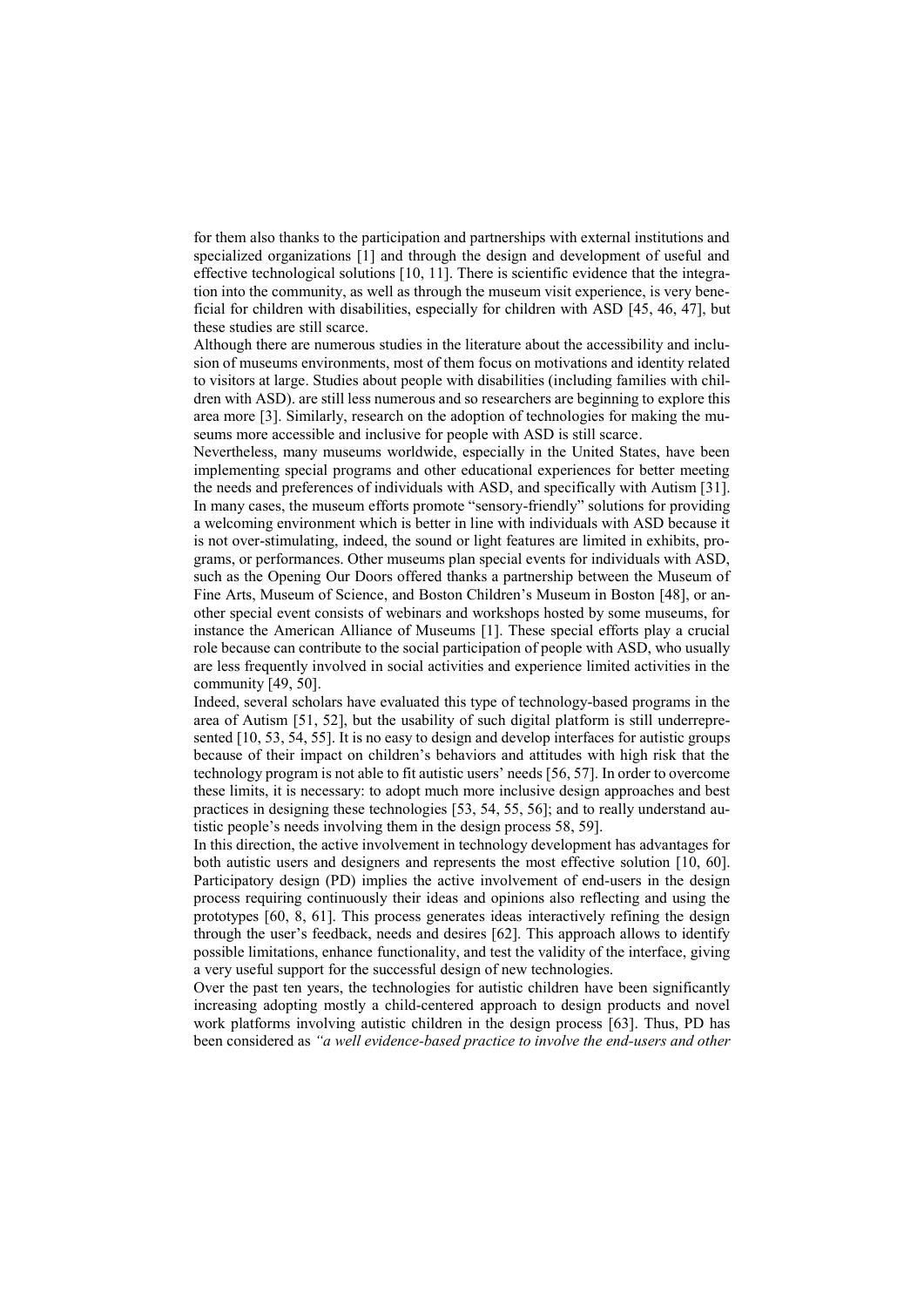*stakeholders within the context of the design process and to identify how novel platforms can work in real situations"* [62]. In this case, autistic children operate assuming several roles, that is co-designer, tester, user, and informant [64]. In the autism field, this specific approach has been mostly adopted developing useful interactive technology platforms with the children's input also for the museums.

Other studies provide an assessment of 'MicroCulture', a digital and tangible installation created directly involving children with ASD and bridging history learning across museums and schools in the perspective of game-based learning [65, 66]. Giaconi and colleagues [67], adopting the principles of universal design, explored the potential of digital technologies, specifically virtual and augmented reality, for supporting inclusive practices in museums and co-planned and implemented actions with people with ASD to increase their participation during the visit experience. Unpredictable and chaotic contexts in the museum were redesigned, developing a technological prototype for creating an accessible virtual museum tour with important benefits, that is the improvement of empowerment of people with disabilities and the cultural rights of the whole community [67].

Participatory design characterizes also several digital solutions developed directly involved the special visitors, like Wearable Immersive Virtual Reality (WIVR) and Wearable Immersive Social Stories (WISS) adopting a digital storytelling approach [68], or a museum-based application tailored to autistic children's needs [69]. *"Most of the projects were designed by incorporating user-centered techniques and collaborating with indirect stakeholders, such as parents, autistic children, teachers, and assistive technology practitioners throughout the process"* [10: 5]. For instance, the co-designed tablet applications developed by [70], helped autistic children to improve their social skills, as well as in the ECHOES project [71], the focus was on the process of the codesign sessions instead of the outcomes.

Also, a narrative story and sensory exploration through different techniques contributed to effective participation [71]. In the IDEAS framework, based on TEACCH (a structured teaching intervention approach), the designers supported significantly an effective and creative involvement of participants with ASD [72, 73]. Furthermore, Malinverni et al. [74] investigated the way PD activities can help the validation of initial designs, collecting new ideas by autistic children and assessing aspects able to motivate children.

# **4. The App Case**

The study was built with focus on the relevance to create the conditions in the museum environment to be comfortable and welcoming to people with Autism.

Firstly, several visits at the museum were carried out with parents and their children/young teenagers with Autism, supported and guided by trained operators and social therapists with the support of a "paper visual book". This tool was developed by the researchers, operators and all staff involved in the study, taking into account the special needs of visitors with Autism, that is their specific ways to communicate and socially interact with others, so images, forms, colours and emoticons were introduced into the "paper visual agenda" which each child had during the visit of the "Tomba del Tuffatore" ("The diver's tomb") located at the Archaeological Museum of Paestum and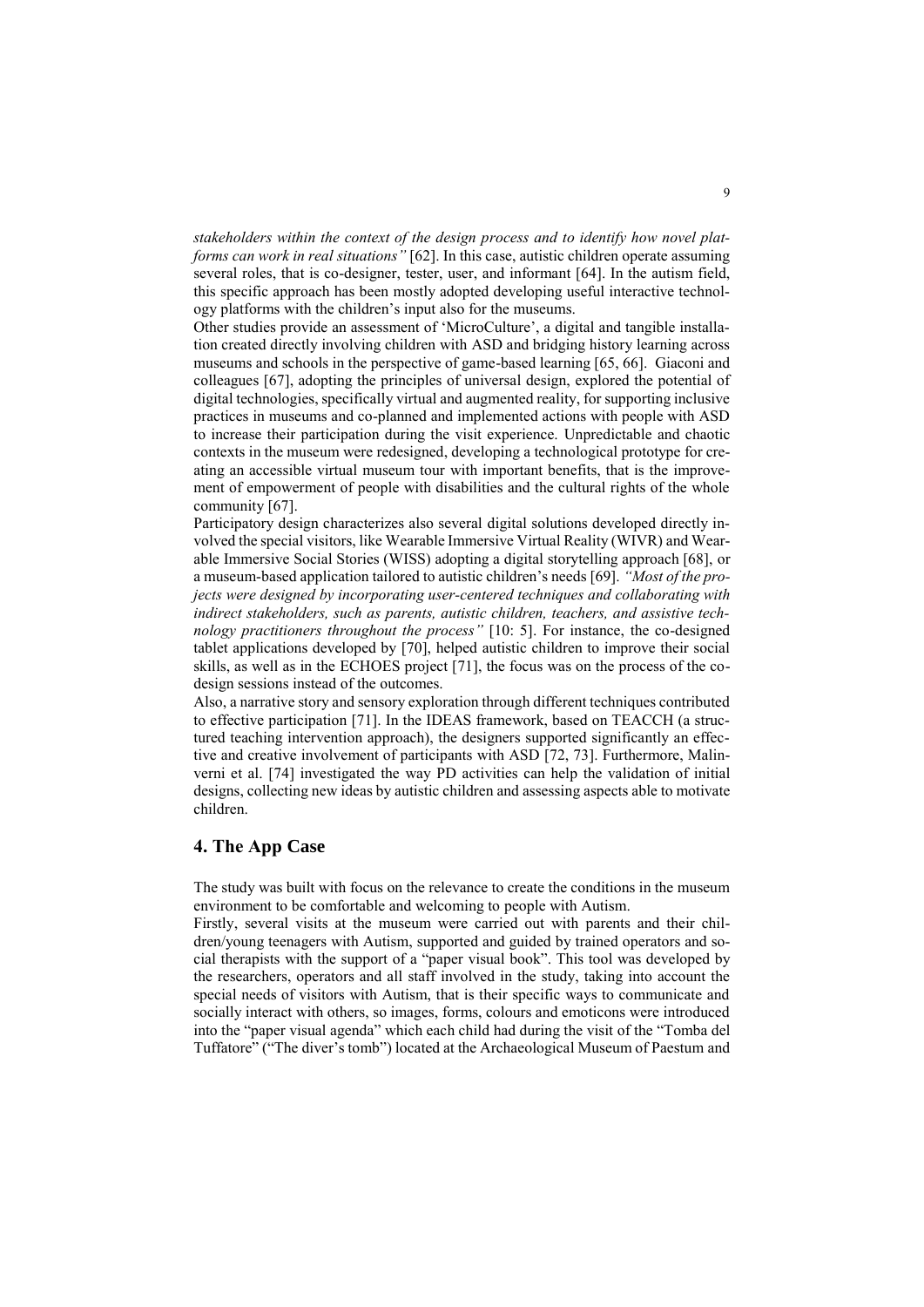Velia, and helped him/her to follow the narration of works of the archaeological museum.

An operator was instructed to narrate a story calibrated to the need of ASD and previously shared with all the partners. The children/young teenagers with Autism were able to follow the narration, also using an activity notebook (a paper visual agenda) that was provided to them at the beginning of the guided tour and which they could take home as a tangible element of the museum visit. The narration in the notebook was supported by images, colours, shapes and emoticons that the participants could freely choose based on their interests and accompanied by sounds. There was a key concept to guide and support the participants in their museum visit: the water, with connected other relevant objects used during the narration, for example, the jar, the wine, and so forth, these elements for supporting the narration during the visit were reported in the visual notebook with the images of the works (See Figure 1).



**Figure 1. Examples of the paper visual book pages.**

-

On each page of the paper visual notebook the five plates in the room of the "Tomba del Tuffatore" were shown: for each plate there was an explanation of the meaning and other elements highlighted and examined in the images. The language used was simple, immediate, non-allegorical, and direct to reduce excessive verbal stimuli .

After 6 visits at the museum, the team resolved to adopt technological solutions involving the autistic children and making their experience really valuable, participative, and fun.

That was when e digital path 'A dip in the Blue' ("Un Tuffo nel Blu" – "Tulipano Art" project) was conceived by the no-profit company 'Il Tulipano' in collaboration with the Parthenope and Federico II universities in Naples, and with the co-financing of the Campania Region POR Campania (Fesr 2014-2020)<sup>2</sup>.

The App acts as a digital visual agenda along the tour of the visitors and the previously identified elements are recalled for each individual work selected and validated by the scientific research group, useful for being understood by the users of the tour, who were previously involved in designing and developing the same App.

<sup>&</sup>lt;sup>2</sup> The path 'Un tuffo nel Blu', downloadable at the 'Tulipano Art Platform' through the specific App 'A Dip in the Blue', is the transposition of the methodology and instrumentation conceived and created in the homonymous project, . It is active at the Archaeological Museum of Paestum and Velia since 2018 and aimed at people with Autism to enjoy a visit at the museum. The project aimed at creating new models in visiting museum through the support of digital technologies.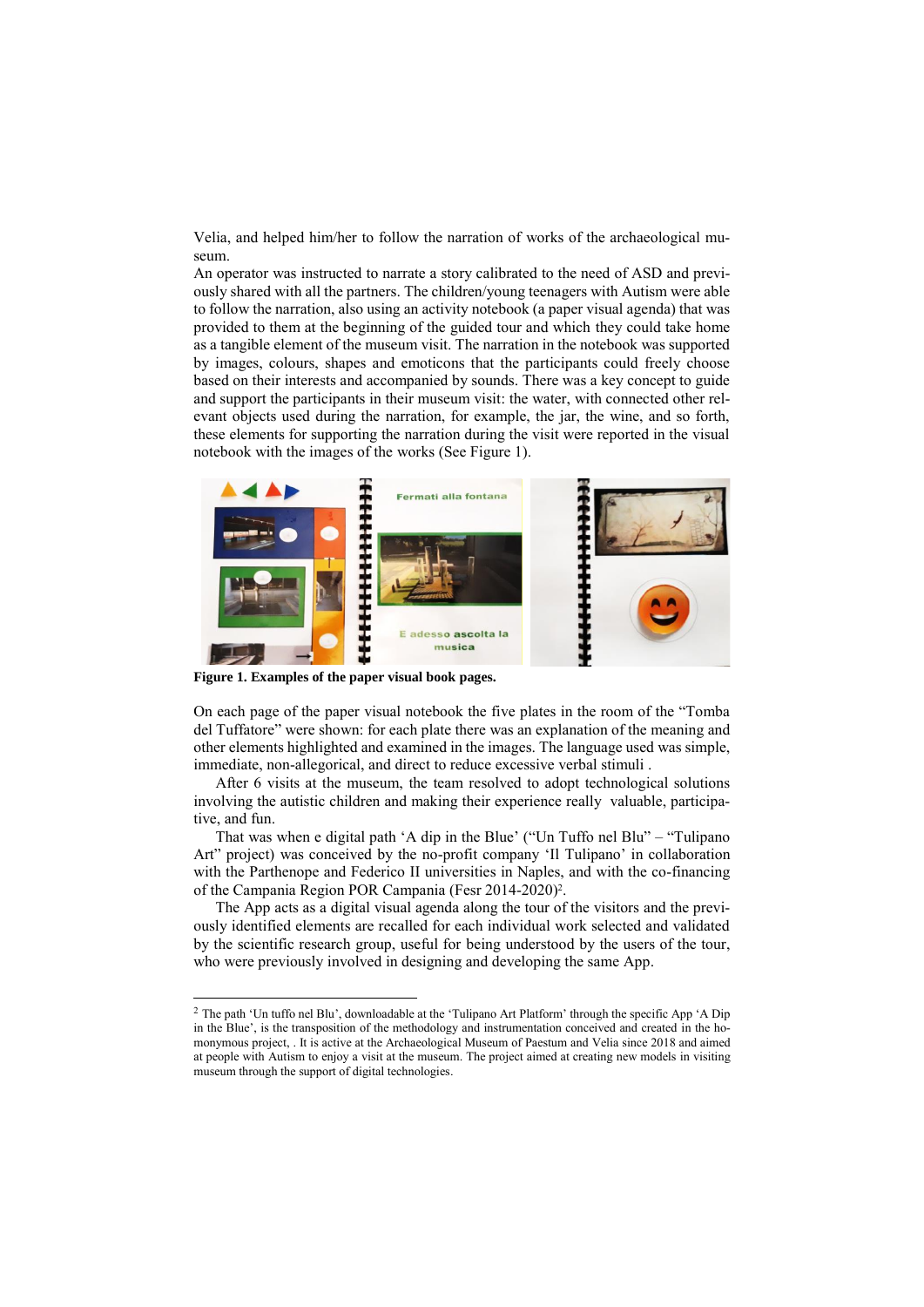Specifically, regarding the subject of the visit: the work 'La Tomba del Tuffatore', this App provides a presentation of a social story inspired by the experience of the discovery of this famous artistic work by an 'archaeologist' represented by an educator, through the technique of storytelling.

Visitors, especially ASD and their companions, can follow the narration in person in the 'museum environment' with a digital application via tablet and/or remotely with connection to the digital platform called 'Tulipano Art' for inclusive itineraries in hybrid mode. The narration is supported by images and sounds and is inspired by specific elements of each plate (highlighted with drawings/photos that represent them in order to capture the attention and motivation of visitors). The digital visual notebook created with the App reproduces and depicts the five slabs presented in the room dedicated to this artistic work, for each of them there is an explanation of the meaning of that image and some single elements that are found on the image are highlighted. The App allows visitors to identify the individual elements to highlight and simplifies and guides young visitors, especially autistic children, through images, colors and sounds appropriately selected and combined.

The educational visit available through the App represents an inclusive proposal that can be used by all: it allows the participation in the museum hall of people with autism together with their family members and/or classmates with whom they can interact and live a positive learning experience and socialization. At the end of the narration through the storytelling of each work shown on the digital visual agenda (App), visitors are presented with the five basic emotions (represented by emoticons), and they are asked to identify one that represents their state of mind in relation to all the route taken (See Figure 2).



**Figure 2. Examples of the digital visual book.**

The emotions and elements selected by visitors during the visit and reported on the visual agenda (App) are the memory of the visit also for a possible subsequent work at home and/or at school, allowing visitors to continue to review the images and experience the emotions and sensations perceived during the tour.

Visitors as users of this App are invited to fill in a questionnaire for analyzing the specific needs before starting the visit supported by the App and at the end of the visit. The questionnaires aim to collect data and information about autistic children knowing their specific needs, as well as the motivation to participate of the families, satisfaction, previous experience at the museum, and so forth.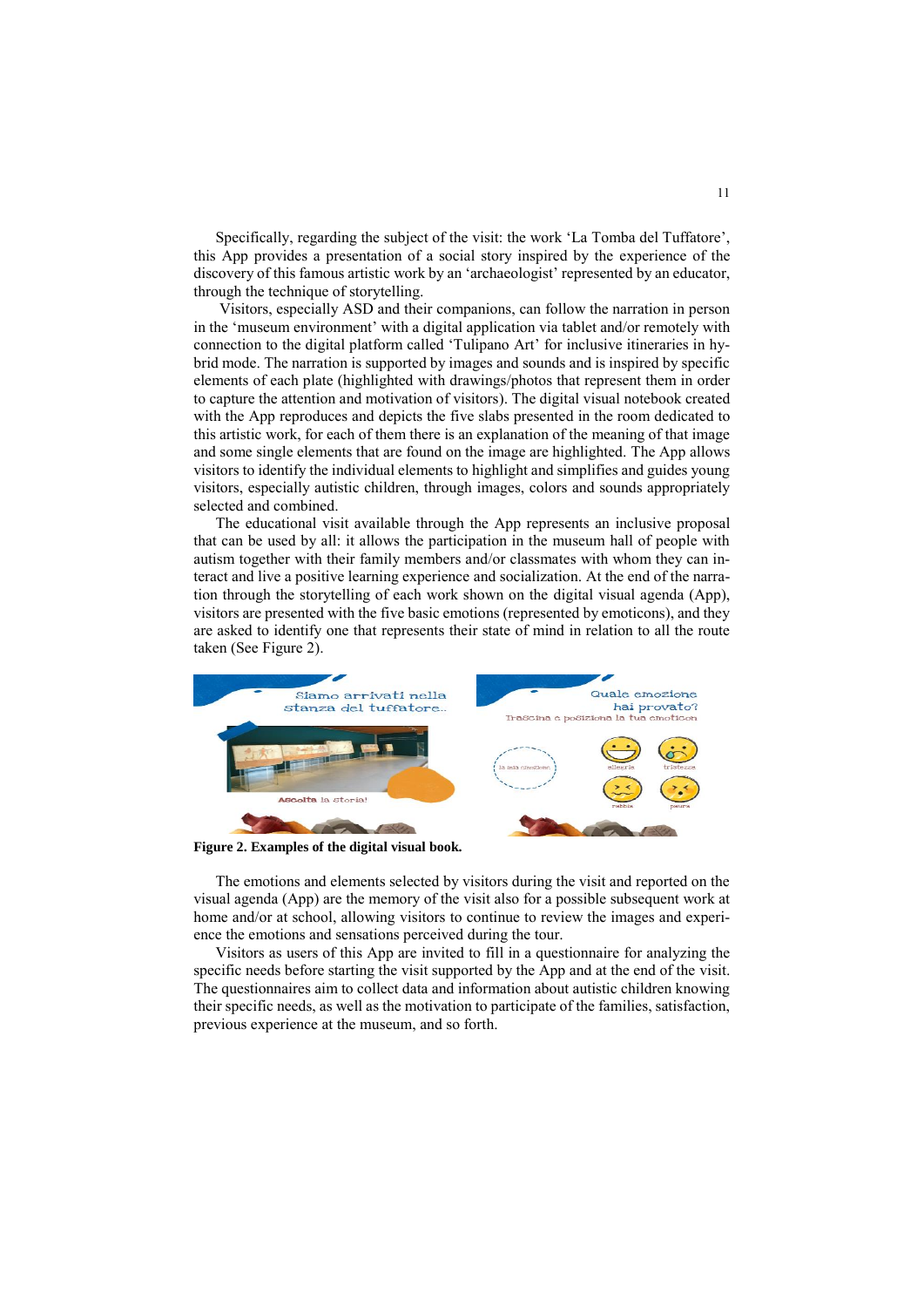#### **4.1. The App: specific aims**

This App enhances the educational offer of inclusive museum services for visitors with special needs with positive effects on the school and cultural tourism chain system. Specifically, this App project create a tool for living the Museums and specifically the Archaeological Museum of Paestum and Velia for people with autism and their families (both have been involved with museum staff, operators, therapists in the planning phase of the activities and in the fruition phase through the compilation of the questionnaire booking and especially all of them, especially autistic children and their families were involved in the design process of the App) and the museum operators who will be trained in sharing the project and acquiring communication and management methods shared with the designers. The App, also, enables a data monitoring and measurement of visitor behaviors by tracking the duration, the frequency, the latency times during the activities. These data can be used to improve the App according to the specific needs emerging from the users perception of the model developed and applied, the impacts on participation or social inclusion; the level of satisfaction and participation of the museum staff and all the actors involved.

### **4.2. The App: the services and the functional features**

App is composed by various functionalities such as:

- A dashboard management panel, to program, manage and control all aspects and functions of the virtual visit.
- A live virtual tour scheduling date and time of live sessions, managing access and invitation methods for participants;
- A scheduling system through which people can be invited via email to participate in live session events;
- The one-click virtual tour for a very simple interaction process;
- A media library dedicated to the museum in which to store and manage documents, textual and multimedia contents (audio and video) that can be shared with the participants in the live during the virtual tour;
- A moderation management service that can be used to moderate comments, questions and polls during the virtual tour;
- A virtual waiting room;
- Live recordings in MP4 of all live virtual tours;
- Specific reports and analytics of live shows with reference to actual participation of autistic children, students and families, duration of each live and access statistics.

The next list highlights the main functional features and graphic customization related to the App especially with regards to the use to support remote visits:

- Social integration: to broadcast the live streams of the virtual tour also directly on YouTube and Facebook;
- One-click Social Sharing: users can share the virtual tour directly and easily on their social profiles;
- Live Media Sharing: museum operators interact with participants during the virtual tour by sharing documents, multimedia materials (audio and video), presentations, pdfs on the screen, thus making the remote live tour increasingly interactive;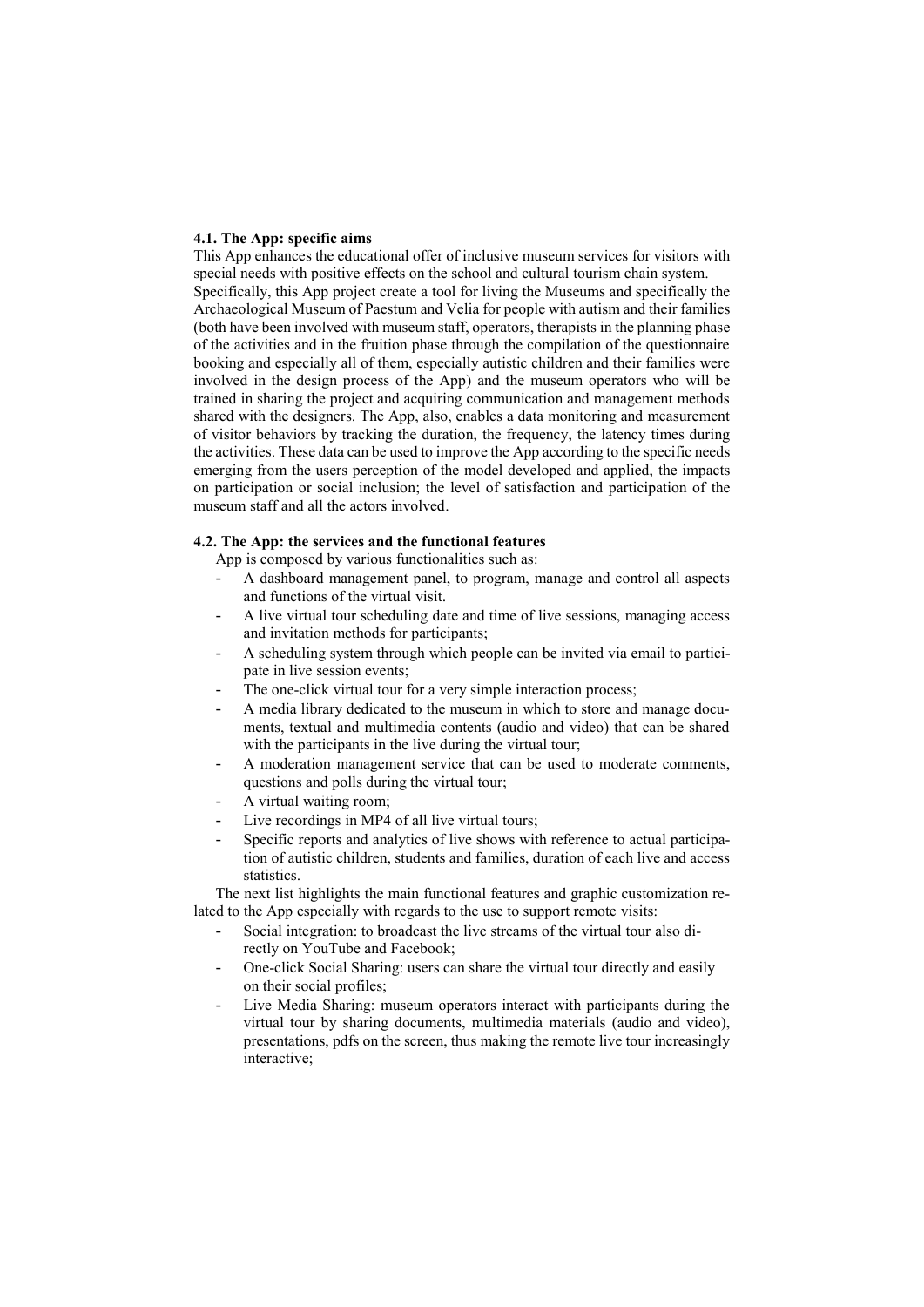- Screen Sharing: visitors can share with their desktop, an open document or a web page to all connected participants, stimulating engagement and improving learning during the virtual tour;
- Interactive whiteboard: visitors can take notes or comment live presentations and documents, using an interactive whiteboard-style drawing tool, to create graphics, drawings or insert notes;
- Question Time: organizers can make question and answer sessions, with moderation functionality of the conductor and textual or live answers;
- Live Surveys: visitors can take part in real-time surveys during virtual tours, stimulating active participation and involvement;
- Text and voice chat: participants can communicate through a public chat and in real time, with both text and voice messages;
- Request to speak: participants can speak during the tour session using a virtual "show of hands" tool, to speak live or share their screen (from desktop) or text or multimedia content.

This App briefly described has been already tested by 6 autistic childrens during a remote visit of the museum and by students from schools.

# **5. Concluding remarks**

This research provides a deep analysis of one interesting application of technologies in creating a virtual visual agenda for museums by children/young teenagers with Autism and their parents. The overall program used for the museum visit was built adopting a bottom-up approach and a participatory design directly involving all the partners and players of the research team, that is parents, operators and museum staff, especially autistic children for really know and meet their special needs.

Thanks to the self-reported questionnaires, focus group, interviews, and direct observations in this first step of the App project, we can outline that there is totally satisfaction and good participation of parents, operators, staff, and especially the children/young teenagers with Autism. Although there are still some criticisms to manage for improving the App, also because limited to one specific area of the museum, the participants express positive opinion and consider their experience in being involved and actively participating to this project comfortable, welcome, and inclusive. Visitors had the opportunity to use an effective technological support for visiting the museum satisfying their specific needs.

In the future, new features will be implemented monitoring the App used by the young individuals with Autism, as well as their parents and teachers, as already some previous studies did [1, 4]. In this exploratory study we already collect some direct opinions by children thanks to the support of their parents and caregivers because it is very important and represents a unique and significant contribution to the field by investigating the families' motivations and needs when visiting museums [1, 4], especially for designing and developing technological solutions as useful support tools for making museums much more inclusive. Otherwise, as already outlined, some interesting studies outline the effectiveness and the positive impact in terms of social inclusion about the use of web-based resources and technologies in supporting individuals with ASD and specifically Autism in their museum visits [75, 76, 77].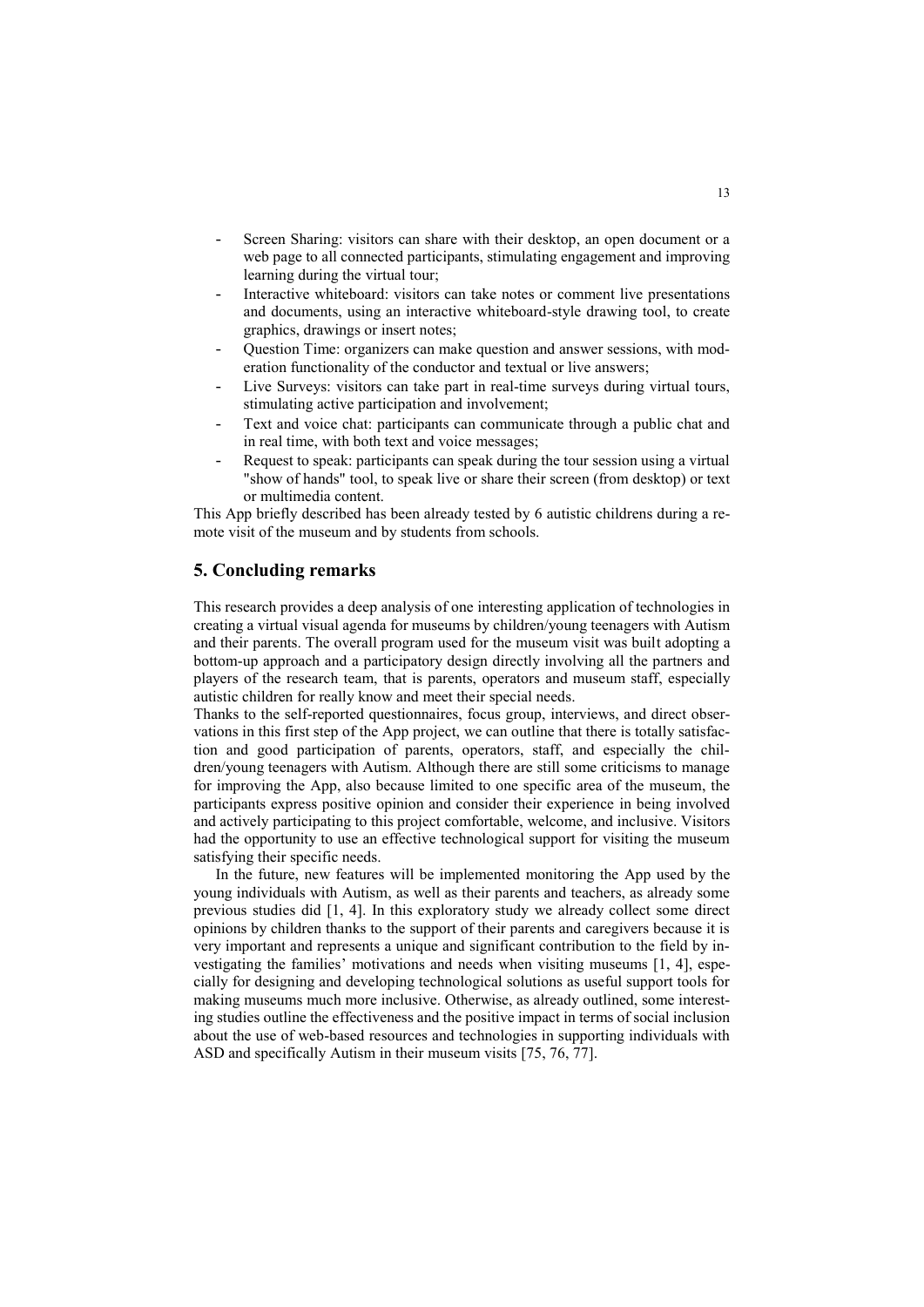In addition, in the next step of the entire project, the App will be completely and broadly used for visiting the Archeological Museum of Paestum and Velia, as well as in the future development of the research we should consider the idea to further develop the App with specific sections addressed to much more stimulate and involve the special visitors. In this direction, our idea is to test the App involving a larger sample, indeed, only giving the chance to use and test the App by numerous autistic children, we will be able to collect useful information and data to improve the same App, creating the best conditions for a successful and inclusive visit at the museum for the same children.

## **References**

- 1. Varner, R.: Museums and visitors with autism: An overview of programs. (2015).
- 2. Kulik, T. K., Fletcher, T. S.: Considering the museum experience of children with autism. Curator: The Museum Journal, 59(1), 27-38. (2016).
- 3. Lussenhop, A., Mesiti, L. A., Cohn, E. S., Orsmond, G. I., Goss, J., Reich, C., ... Lindgren-Streicher, A.: Social participation of families with children with autism spectrum disorder in a science museum. Museums & Social Issues, 11(2), 122-137. (2016).
- 4. Langa, L. A., Monaco, P., Subramaniam, M., Jaeger, P. T., Shanahan, K., and Ziebarth, B.: Improving the museum experiences of children with autism spectrum disorders and their families: An exploratory examination of their motivations and needs and using Web-based resources to meet them. Curator: The Museum Journal, 56(3), 323-335. (2013).
- 5. Poria, Y., Reichel, A., Brandt, Y.: People with disabilities visit art museums: an exploratory study of obstacles and difficulties. Journal of Heritage Tourism, 4(2), 117-129. (2009).
- 6. López, B. B., Sánchez, I. M., Sánchez, G. M., Prakash, E. C., Buitrago, D. F. L., & Navarro-Newbal, A. A.: Towards the Smart Museum: Challenges from Lab Experimentation to Deployment. Reseach Gate. (in press).
- 7. Korzun, D., Varfolo-meyev, A., Yalovitsyna, S., Volokhova, V.: Semantic infrastructure of a smart museum: toward making cultural heritage knowledge usable and creatable by visitors and professionals. Personal Ubiquitous Comput., 21(2), 345- 354. (2017).
- 8. Alletto, S., Cucchiara, R., Del Fiore, G., Mainetti, L., Mighali, V., Patrono, L., Serra, G.: An indoor location-aware system for an IoT-based smart museum. IEEE Internet of Things Journal, 3(2):244– 253. (2016).
- 9. Mibact Ufficio statistica: Report visite e incassi musei statali italiani. (2018).
- 10. Magkafa, D., Newbutt, N., Palmer, M.: Implementing co-design practices for the development of a museum interface for autistic children. Recent Advances in Technologies for Inclusive Well-Being: Virtual Patients, Gamification and Simulation, 421-443. (2021).
- 11. Llamazares De Prado, J.E., Arias Gago, A.R.: Education and ICT in Inclusive Museums Environments. International Journal of Disability, Development and Education, 1-15. (2020).
- 12. Varriale L., Briganti P., Ferrara M., Minucci G.: Archaeological Museums for Sustainable Actions: One inclusive Experience for Children with Austism, 19th Annual Conference European Academy of Management (EURAM), Lisboa University, 26-28 June, Lisboa, Portugal. (2019).
- 13. López-Martínez, A., Carrera, Á., Iglesias, C.A.: Empowering Museum Experiences Applying Gamification Techniques Based on Linked Data and Smart Objects. Applied Sciences, 10(16), 5419. (2020).
- 14. Porfireanu, A., Ungurean, A., Dascălu, A., Iftene, A., Gîfu, D.: Smart Museums with Augmented Reality. In 5th Proceedings of the Conference on Mathematical Foundations of Informatics (pp. 258-294). (2019).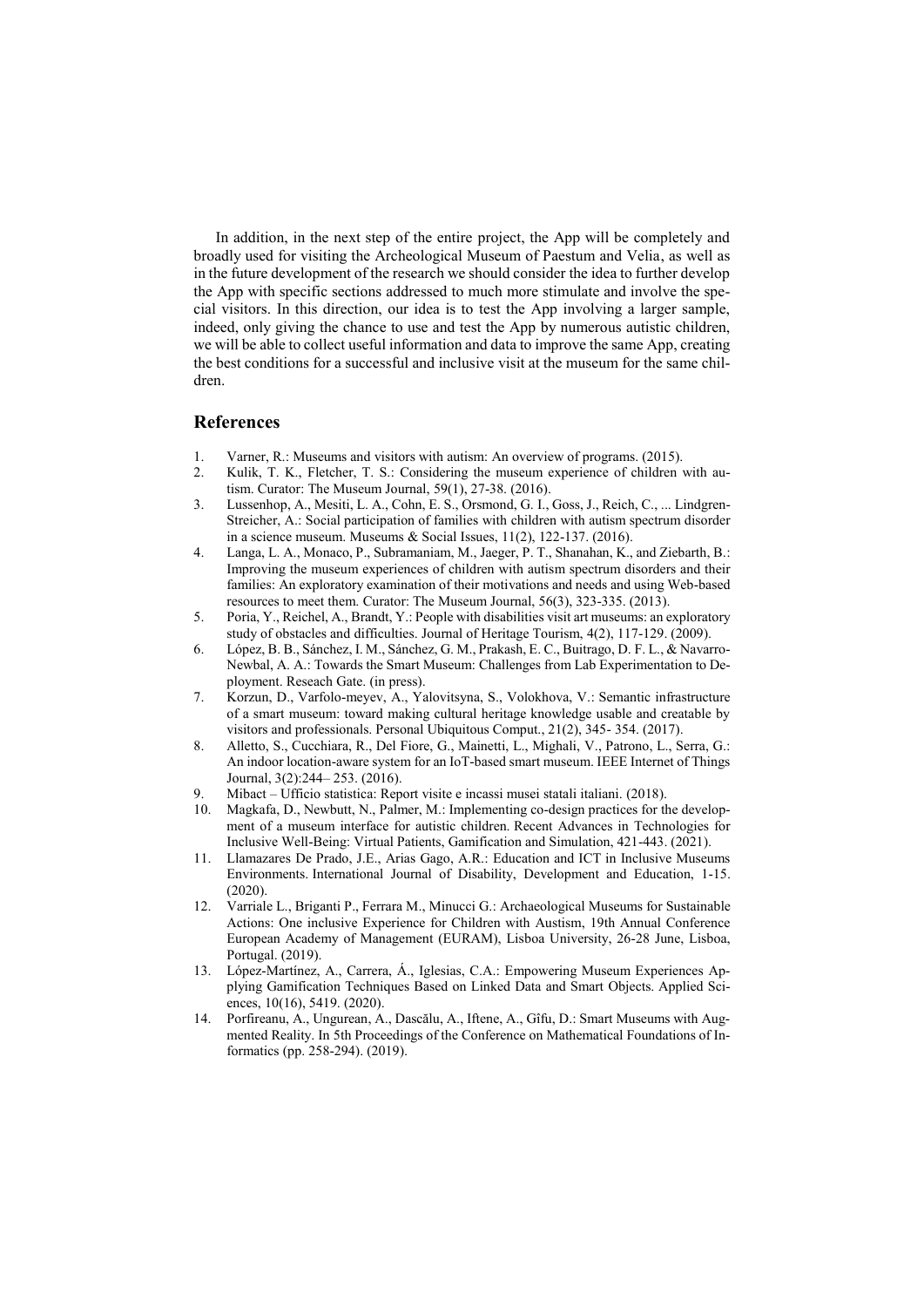- 15. Rappolt‐Schlichtmann, G., Daley, S.G.: Providing access to engagement in learning: The potential of Universal Design for Learning in museum design. Curator: The Museum Journal, 56(3), 307-321. (2013).
- 16. Siountri, K., Skondras, E., Vergados, D.D.: Towards a Smart Museum using ΒΙΜ, IοT, Blockchain and Advanced Digital Technologies. In 2nd International Symposium on Computers and Communications (ISoCC 2019). (2019).
- 17. Ardito, C., Buono, P., Costabile, M. F., Desolda, G., Matera, M., Piccinno, A.: Towards Enabling Cultural-Heritage Experts to Create Customizable Visit Experiences. In AVI\* CH. (2018).
- 18. Chianese, A., Piccialli, F.: Designing a smart museum: When cultural heritage joins IoT. In 2014 eighth international conference on next generation mobile apps, services and technologies (pp. 300-306). IEEE. (2014).
- 19. Hashemi, S.H., Kamps, J., Hupperetz, W. Busy versus Empty Museums: Effects of Visitors' Crowd on Users' Behaviors in Smart Museums. In: Tkalcic, M., Thakker, D., Germanakos, P., Yacef, K., Paris, C., Santos, O. (eds.). Adjunct Publication of the 25th Conference on User Modeling, Adaptation and Personalization (UMAP '17), pp.333-334. ACM, New York, NY, USA (2017).
- 20. Mighali, V., Del Fiore, G., Patrono, L., Mainetti, L., Alletto, S., Serra, G., Cucchiara, R.: Innovative IoT-aware Services for a Smart Museum. In: Proceedings of the 24th International Conference on World Wide Web (WWW '15 Companion). pp. 547-550. ACM, New York, NY, USA (2015).
- 21. Azuma, R.: Overview of augmented reality. In: ACM SIG-GRAPH 2004 Course Notes, SIGGRAPH 04, New York, NY, USA (2004).
- 22. National Federation of the Blind. National Federation of the Blind Resolutions for 2016 | National Federation of the Blind. 2016, https://nfb.org/2016-resolutions. (2016).
- 23. Reich, C., Price, J., Rubin, E., Steiner, M.: Inclusion, disabilities, and informal science learning: A CAISE inquiry group report. Center for Advancement of Informal Science Education. (2010).
- 24. Reich, C., Lindgren-Streicher, A., Beyer, M., Levent, N., Pursley, J., Mesiti, L.A.: Speaking out on art and museums: A study on the needs and preferences of adults who are blind or have low vision. Research Report #2011-3. Boston, MA: Museum of Science. Retrieved from http://www.informalscience.org/sites/default/files/2013-07-03\_Speaking\_Out\_110718.pdf. (2011).
- 25. Linton, S.: My body politic: A memoir. Ann Arbor, MI: University of Michigan Press.  $(2006)$ .
- 26. Canadian Museums Association. Museum definition. Retrieved November 25, 2018, from the official website of the Canadian Museum Association: http://www.museums.ca/en/info\_resources/reports\_guidlines/museum\_defintion/. (2007).
- 27. Platt, T.: What are museums for? Museums, object and representations. Anthropology Today, 3(4), 13–16. (1987).
- 28. Soren, B. J.. Meeting the needs of museum visitors. In G.D. Lord and B. Lord (Eds.), The manual of museum planning (pp. 55–65). London: HMSO. (1999).
- 29. Thompson, P.: Visitor with special needs. In G.D. Lord & B. Lord (Eds.), The manual of museum planning (pp. 69–74). London: HMSO. (1999).
- 30. Stanfield, G.: Education and interpretation in natural history museums. In G. Stanfield, J.Mathias, G. Reid (Eds.), Manual of natural history curatorship. London: HMSO. (1994).
- 31. Asensio, M., & Asenjo, E. (Ed.). Blue light ties: Museums and technologies 1, 2 y 3.0 (7). Barcelona: UOC. (2011).
- 32. Lidwell, W., Holden, K., Butler, J.: Universal principles of design, revised and updated: 125 ways to enhance usability, influence perception, increase appeal, make better design decisions, and teach through design. Beverly, Massachusetts: Rockport Publishers. (2010).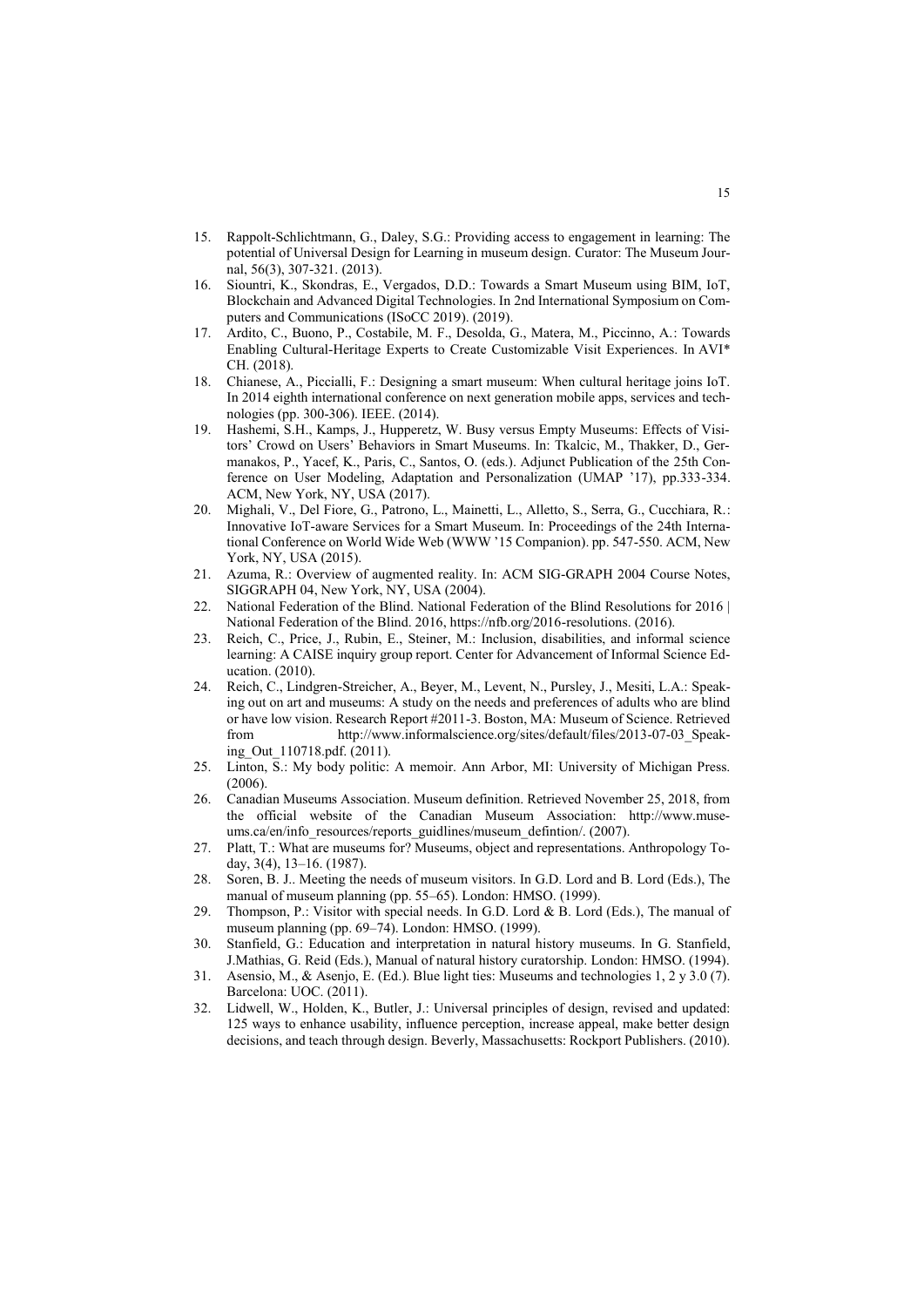- 33. Rodríguez, J. P.: Reflections on sustainable museography. Museos.es: Magazine of the Subdirección General De Museos Estatales, 1(7–8), 182–189. (2011).
- 34. Ramírez, J. S., Domínguez, M. G. M.: Reinventing the concept of the guided tour accessible through apps. Her&Mus. Heritage & Museography, 16, 141–150. (2015).
- 35. Garcia, H., Diaz, J., Krall, R., Sisinni, F.: Cultural differences in ARCHES: A European participatory research project—working with mixed access preferences in different cultural heritage sites. The International Journal of the Inclusive Museum, 12(3), 33–50. (2019).
- 36. Andrade, E. C., Delgado, R., Hauptner, B., Kerschbaum, F., List, R., Pobežalová, P., Wögerbauer, S.: Inclusive technologies in museums: For a better access to culture for blind and visually impaired people. Vienna, Austria: Project AMBAVis. http://www.ambavis.eu/wp-content/uploads/ 2016/11/AMBAVis-Broschuere\_BF\_V01\_EN\_bf.pdf.  $(2015)$ .
- 37. Cavazos, L., Iranzo, J., Lee, S., Han, E., Kim, S., Cho, J.: An interactive multimodal guide to improve art accessibility for blind people. In Proceedings of the 20th International ACM SIGACCESS Conference on Computers and Accessibility, ACM, 346–348. https://dl.acm.org/doi/10. 1145/3234695. (2018).
- 38. Friedman, B., Hendry, D. G., Borning, A.: A survey of value sensitive design methods. Foundations and Trends® in Human–Computer Interaction, 11(2), 63–125. (2017).
- 39. Guo, A., Kim, J., Chen, X. A., Yeh, T., Hudson, S. E., Mankoff, J., Bigham, J.P.: Facade: Auto-generating tactile interfaces to appliances. In Proceedings of the CHI Conference on Human Factors in Computing Systems, (pp. 5826–5838). Denver, CO: ACM. 10.1145/3025453.3025845. (2017).
- 40. Zhao, Y., Cutrell, E., Holz, C., Morris, M.R., Ofek, E., Wilson, A. D.: Seeing VR: A set of tools to make virtual reality more accessible to people with low vision. In Proceedings of the CHI Conference on Human Factors in Computing Systems, (Vol. 111, pp. 1–14). AMC. Glasgow, Scotland UK. https://www.microsoft.com/en-us/research/uploads/prod/2019/01/ SeeingVRchi2019.pdf (2019).
- 41. Coleman, C.: In touch with culture: Inclusive engagement in museums for children with visual impairment in mainstream schools. Eleventh International Conference on The Inclusive Museum Inclusion as Shared Vision: Museums and Sharing Heritage. Granada, Spain. https://onmuseums. com/assets/downloads/museum/Z18-Final-Program.pdf. (2018).
- 42. Veloso, A.: Design and application of technological solutions in the information management of the museum project of the computer museum [Doctoral dissertation]. Universitat Politècnica de València. https://n9.cl/c7j1. (2019).
- 43. Vaz, R. I. F., Fernandes, P. O., Veiga, A. C. R.: Interactive technologies in museums: How digital installations and media are enhancing the visitors' experience. In Handbook of research on technological developments for cultural heritage and eTourism applications (pp. 30-53). IGI Global. (2018).
- 44. APA (American Psychiatric Association): The Diagnostic and Statistical Manual of Mental Disorders: DSM 5. Washington, DC: BookpointUS. (2014).
- 45. Antonetti, A., Fletcher, T.: Parent Perceptions of Museum Participation: A Comparison Between Parents of Children With and Without Autism Spectrum Disorders. Inclusion, 4(2), 109-119. (2016).
- 46. Stahmner, A. C., Akshoomoff, N., Cunningham A. B.: Inclusion for Toddlers with Autism Spectrum Disorders: The First Ten Years of a Community Program. Autism, 15(5): 625– 641. (2011).
- 47. Lam, S., Wong, B.P.H., Leung, D., Ho, D., Au-Yeung P.: How Parents Perceive and Feel about Participation in Community Activities: The Comparison Between Parents of Preschoolers with and without Autism Spectrum Disorders. Autism, 14(4): 359–77. (2010).
- 48. Alexander, J. M., Kollmann E., Iacovelli S.: Opening our doors to visitors with autism through museum educator professional development. Boston, MA: Museum of Science. (2012).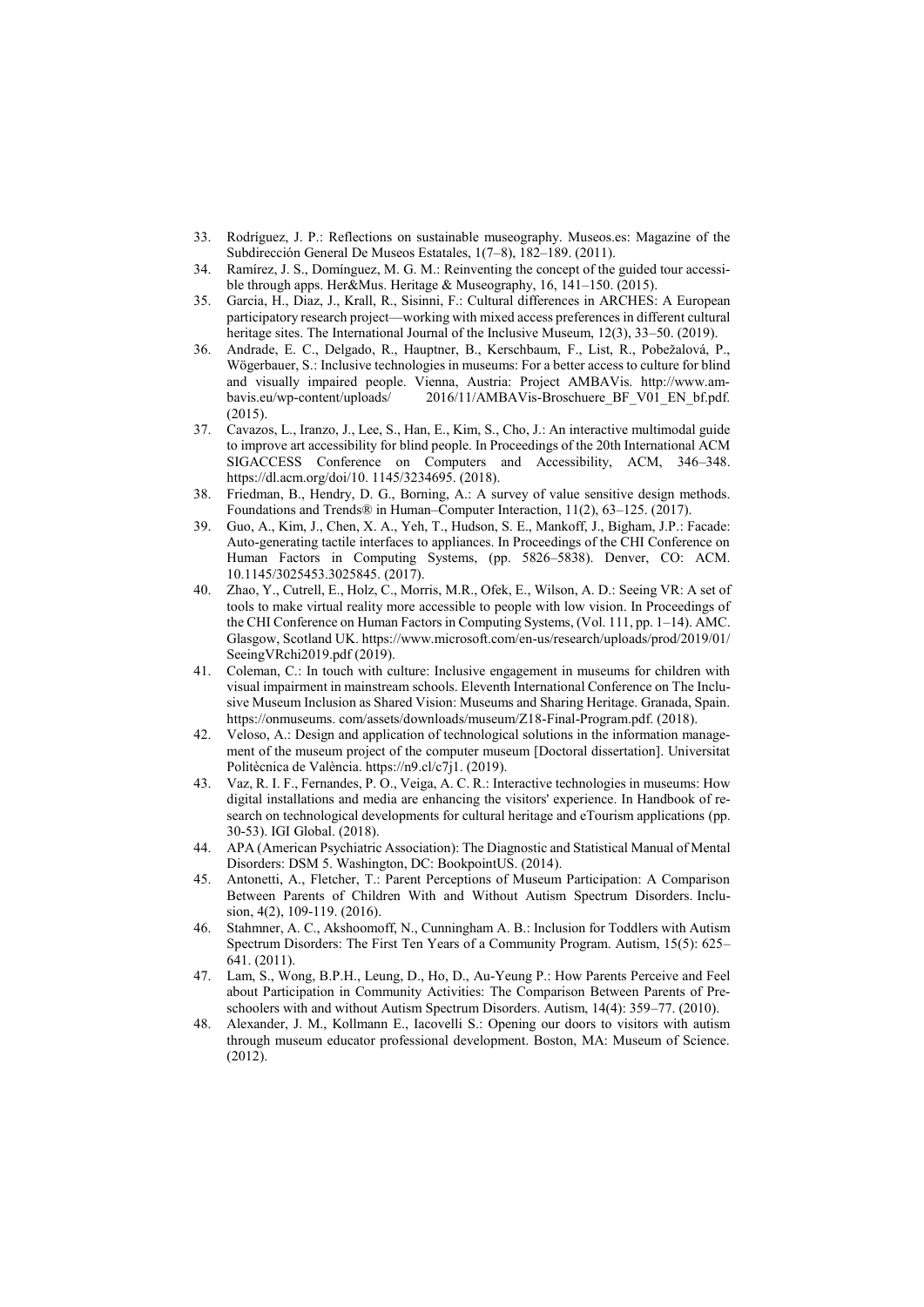- 49. Little, L. M., Rojas, J. P., Bard, A., Luo, Y., Irvin, D., Rous, B.: Automated measures to understand communication opportunities for young children with autism in the community: A pilot study. OTJR: occupation, participation and health, 39(2), 124-130. (2019).
- 50. Orsmond, G. I., Krauss, M. W., Seltzer, M. M.: Peer relationships and social and recreational activities among adolescents and adults with autism. Journal of autism and developmental disorders, 34(3), 245-256. (2004).
- 51. Kagohara, D., Van der Meer, L., Ramdoss, S. S., O'Reilly, M., Lancioni, G., Davis, T., Rispoli, M., Lang, R., Marschik, P., Sutherland, D., Green, V., Sigafoos, J.: Using iPods and iPads in teaching programs for individuals with developmental disabilities: a systematic review. Res. Dev. Disabil. 34(1), 147–156 (2013)
- 52. Parsons, S., Cobb, S.: Reflections on the role of the 'users': challenges in a multi-disciplinary context of learner-centred design for children on the autism spectrum. Int. J. Res. Method Edu. 37(4), 421–441 (2014).
- 53. Davis, M., Dautenhahn, K., Powell, S., Nehaniv, C.: Guidelines for researchers and practitioners designing software and software trials for children with autism. J. Assistive Technol 4(1), 38–44 (2010).
- 54. Putnam, C., Chong, L.: Software and technologies designed for people with autism: what do users want? In: International Conference of the 10th International ACM SIGACCESS Conference on Computers and Accessibility pp. 3–10 15 (2008).
- 55. Millen, L., Edlin-White, R., Cobb, S.: The development of educational collaborative virtual environments for children with autism. In: Proceedings of 5th Cambridge Workshop on Universal Access and Assistive Technology (CWUAAT 2010) pp. 1–7 (2010).
- 56. Ploog, B., Scharf, A., Nelson, D., Brooks, P.: Use of computer- assisted technologies (CAT) to enhance social, communicative and language development in children with autism spectrum disorders. Autism Dev. Disord. 43, 301–322 (2013) .
- 57. Rogers, Y., Sharp, H., Preece, J.: Interaction Design: Beyond Human-Computer Interaction. 3rd edn. Wiley, Chichester (2011).
- 58. Brown, D.J., McHugh, D., Standen, P., Evett, L., Shopland, N., Battersby, S.: Designing location-based learning experiences for people with intellectual disabilities and additional sensory impairments. Comput. Educ. 56(1), 11–20 (2011)
- 59. Friedman, B., Hendry, D. G., Borning, A.: A survey of value sensitive design methods. Foundations and Trends® in Human–Computer Interaction, 11(2), 63–125. (2017).
- 60. Parsons, S., Cobb, S.: Reflections on the role of the 'users': challenges in a multi-disciplinary context of learner-centred design for children on the autism spectrum. Int. J. Res. Method Edu. 37(4), 421–441 (2014).
- 61. Spinuzzi, C.: The methodology of participatory design. Tech. Commun. 52(2), 163–174 (2005).
- 62. Muller, M. J., Druin, A.: Participatory design: the third space in HCI. In: Jacko, J. (ed.) The Human-Computer Interaction Handbook, 3rd edn. Taylor & Francis, New York, pp. 273– 291 (2011).
- 63. Fails, J. A., Guha, M. L., Druin, A.: Methods and techniques for involving children in the design of new technology for children. Found. Trends Hum. Comput. Interact. 6(2), 85– 166 (2012).
- 64. Druin, A.: The role of children in the design of new technology. Behav. Inf. Technol. 21(1), 1–25 (2002).
- 65. Marchetti, E., Valente, A: A tangible digital installation in the classroom: Role play and autistic children. In European Conference on Games Based Learning (p. 346). Academic Conferences International Limited (2015).
- 66. Marchetti, E., Valente, A.: What a tangible digital installation for museums can offer to autistic children and their teachers. *International Journal of Game-Based Learning* (IJGBL), 6(2), 29-45 (2016).